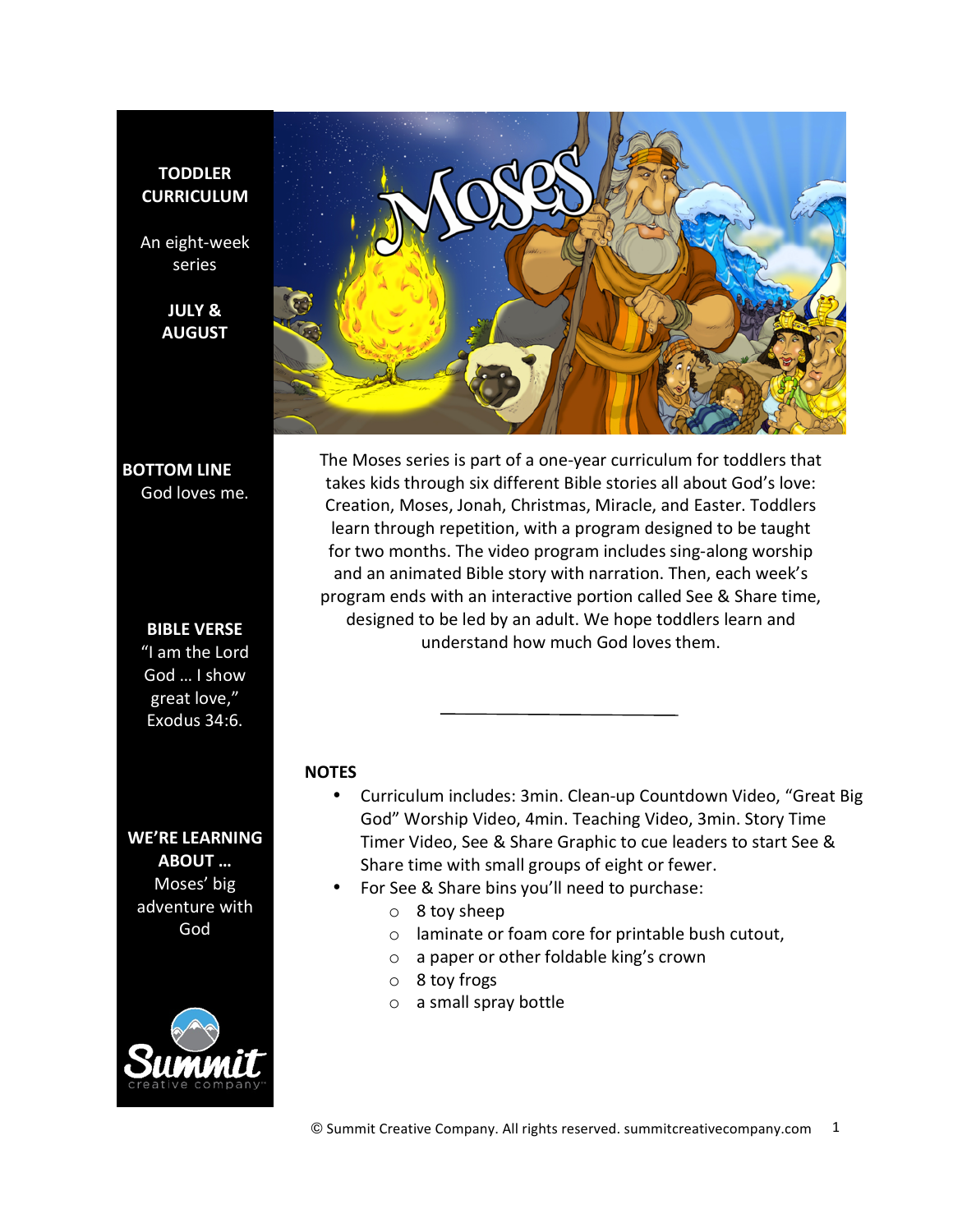# **TEACHER DEVOTONAL**

# **Read: Exodus 2-14**

Everything in the Bible points to God's plan of salvation. The Israelites' exodus from Egypt and all God did to save them is a shadow of what he would do for all of us through Jesus. From the burning bush, to the plagues, to the dramatic parting of the Red Sea, Moses' story reveals God's heart for his people and shows us that he uses the imperfect and unqualified to work out his plan.

When God told Moses he'd chosen him to rescue his people from slavery in Egypt, Moses tried to explain his insecurities and shortcomings to God as if God didn't know. But God chose him anyway. We get this backwards so often, don't we? Over and over again we try and present our best selves to God when he already knows us *and loves us* at our worst. He looks at us and says, "I want to use you. You are not enough to do this, and that is the point, because I want you to see that I AM." Moses got to live the words of 2 Corinthians 12:9 long before Paul ever wrote them, "My grace is sufficient for you, for my power is made perfect in weakness."

Then, during the last and most devastating plague, God instructed the Israelites to sacrifice a lamb and paint the blood over their doorposts so that the spirit of death would pass over their home. Their actions pointed straight to Jesus, who would be the ultimate sacrificial lamb. His blood has the power to save all people, including us, from sin and death.

We know how the story ends. The Israelites crossed the Red Sea on dry land after God's power through Moses split it in two. But what we may not know is that God led the Israelites out of Egypt and into the wilderness by the longest way possible. Why? The shortest route was blocked by the intimidating, powerful Philistines. God knew his people were too worn out, physically exhausted, and mentally drained from centuries of slavery to handle that kind of oppression. God's heart was intent on protecting their broken spirits and tired bodies. We may not always understand why we are where we are, and we may not always know where we are going. But we do know the God who is leading us; and he is a God who loves us, protects us, knows what is best for us, and never leaves us.

What does it mean to you that God's power is made perfect in your weaknesses? **Exodus 14:14 says, "The Lord will fight for you, you need only to be still." In what ways do you need to be still and allow the Lord to fight for you?** 

© Summit Creative Company. All rights reserved. summitcreativecompany.com 2